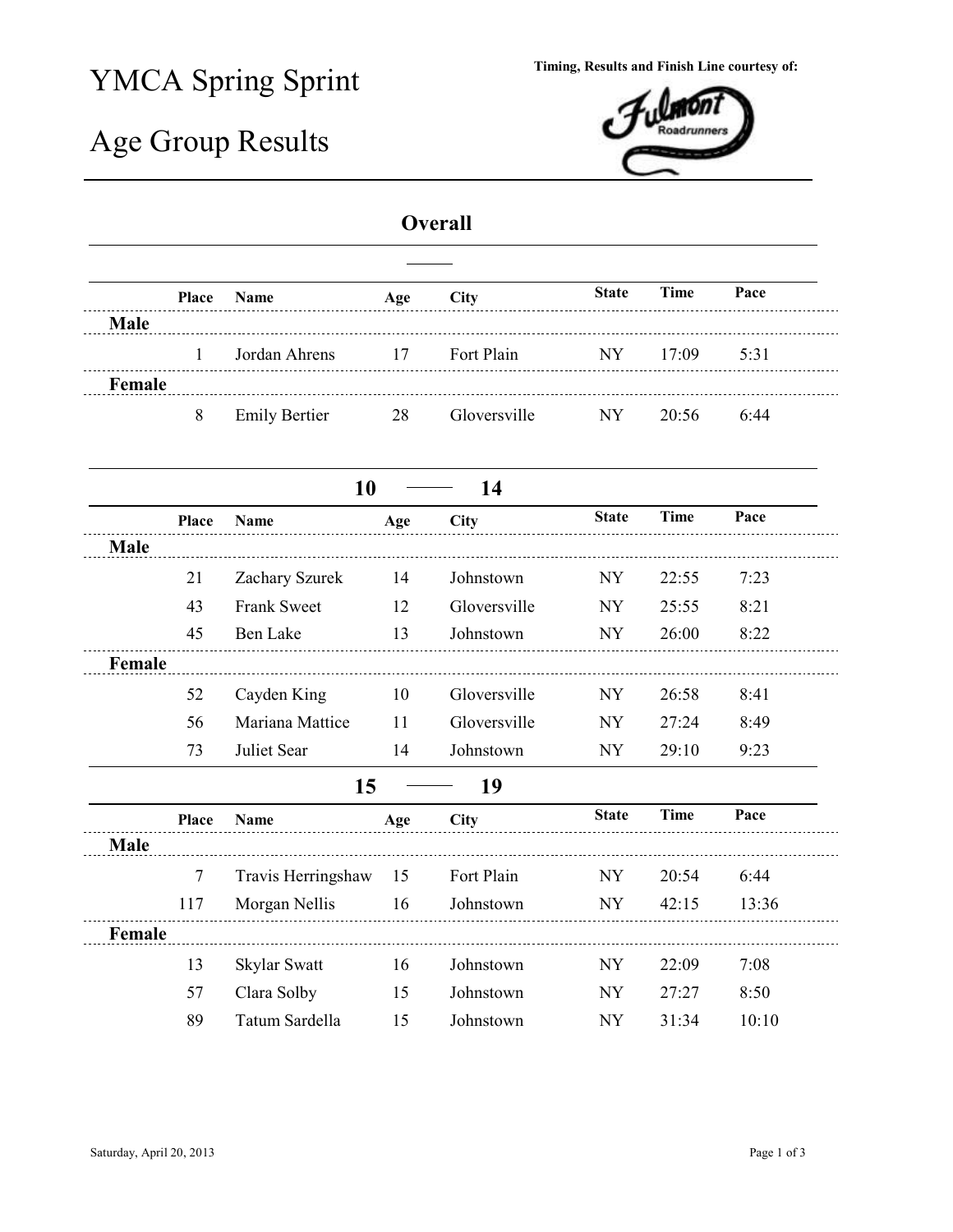|             |                | 20                     |     | 29            |                          |             |      |
|-------------|----------------|------------------------|-----|---------------|--------------------------|-------------|------|
|             | Place          | Name                   | Age | City          | <b>State</b>             | <b>Time</b> | Pace |
| <b>Male</b> |                |                        |     |               |                          |             |      |
|             | 23             | Joseph Spencer         | 27  | Hagaman       | <b>NY</b>                | 23:09       | 7:27 |
|             | 35             | Christian Bridge       | 28  | Gloversville  | <b>NY</b>                | 24:49       | 7:59 |
|             | 60             | Joshua Frye            | 28  | St Johnsville | <b>NY</b>                | 27:42       | 8:55 |
| Female      |                |                        |     |               |                          |             |      |
|             | 32             | Andrea Humphrey        | 27  | Fonda         | <b>CT</b>                | 24:30       | 7:53 |
|             | 39             | Caitlin Dicaprio       | 21  | Amsterdam     | <b>NY</b>                | 25:23       | 8:10 |
|             | 44             | <b>Brittany Halvey</b> | 22  | Amsterdam     | <b>NY</b>                | 25:58       | 8:22 |
|             |                | 30                     |     | 39            |                          |             |      |
|             | Place          | <b>Name</b>            | Age | City          | <b>State</b>             | <b>Time</b> | Pace |
| <b>Male</b> |                |                        |     |               |                          |             |      |
|             | $\overline{2}$ | <b>Brian Williams</b>  | 34  | Cheshire      | <b>CT</b>                | 18:13       | 5:52 |
|             | 3              | Shawn Keenan           | 35  | Wallingfield  | <b>CT</b>                | 18:37       | 6:00 |
|             | 6              | <b>Brent Pollak</b>    | 33  | Amsterdam     | <b>NY</b>                | 20:20       | 6:33 |
| Female      |                |                        |     |               |                          |             |      |
|             | 14             | Darci Miller           | 35  | Johnstown     | <b>NY</b>                | 22:11       | 7:08 |
|             | 17             | Rebecca Conley         | 39  | Northville    | <b>NY</b>                | 22:31       | 7:15 |
|             | 27             | <b>Stephany Powers</b> | 35  | Broadalbin    | <b>NY</b>                | 23:26       | 7:33 |
|             |                | 40                     |     | 49            |                          |             |      |
|             | Place          | <b>Name</b>            | Age | City          | <b>State</b>             | <b>Time</b> | Pace |
| <b>Male</b> |                |                        |     |               |                          |             |      |
|             | $\overline{4}$ | Larry Poitras          | 47  | Johnstown     | $\ensuremath{\text{NY}}$ | 18:50       | 6:04 |
|             | 5              | Paul Cwiakala          | 40  | Johnstown     | NY                       | 20:03       | 6:27 |
|             | 11             | Mike Nicholas          | 47  | Johnstown     | <b>NY</b>                | 21:52       | 7:02 |
| Female      |                |                        |     |               |                          |             |      |
|             | 20             | Lindy Sweetman         | 40  | Johnstown     | NY                       | 22:48       | 7:20 |
|             | 37             | Robin Gordon           | 41  | Johnstown     | <b>NY</b>                | 24:58       | 8:02 |
|             | 48             | Raquel Swatt           | 45  | Johnstown     | <b>NY</b>                | 26:38       | 8:34 |